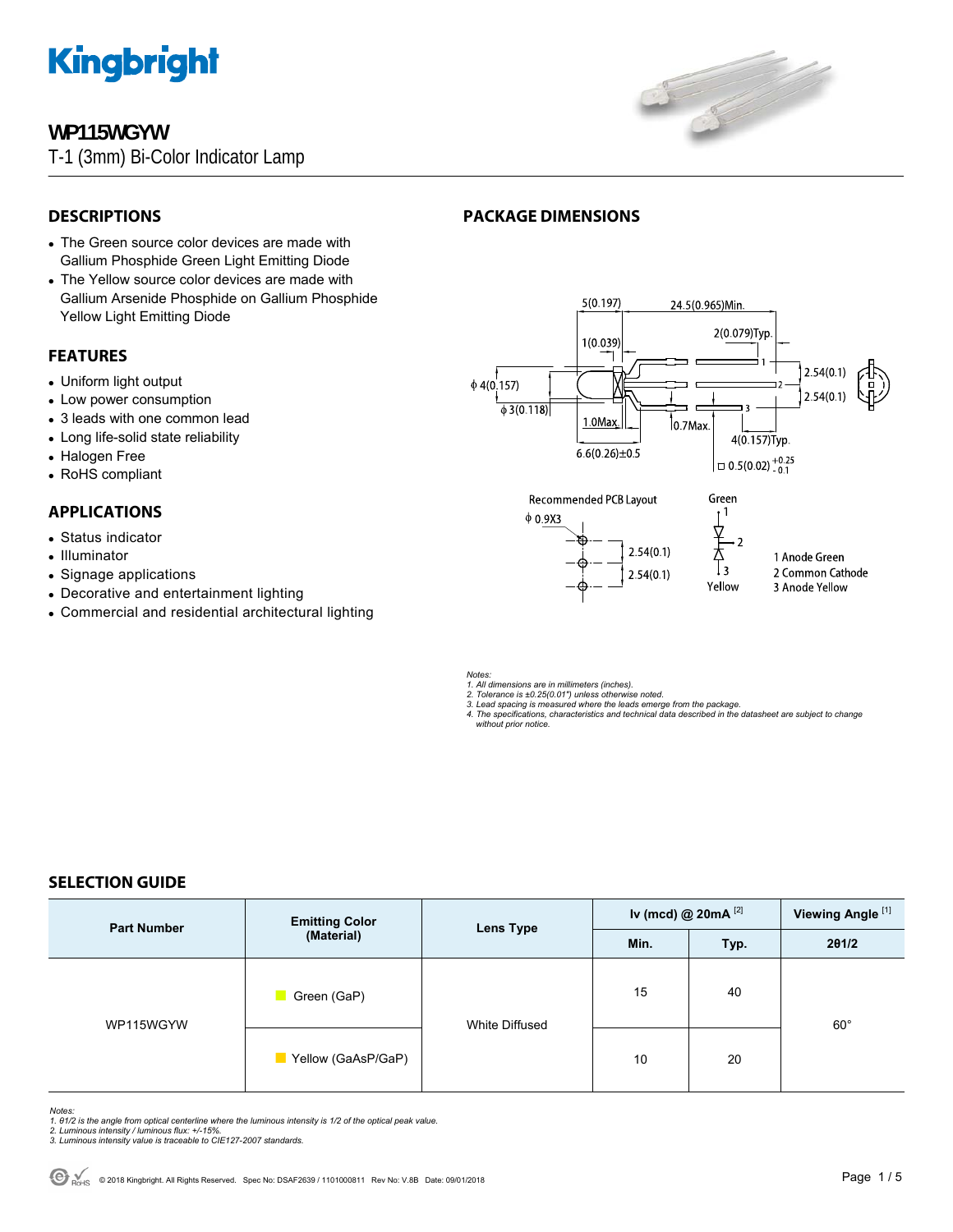### **ELECTRICAL / OPTICAL CHARACTERISTICS at T<sub>A</sub>=25°C**

| <b>Parameter</b>                                                                            | Symbol                       |                       | Value        |                              |                       |
|---------------------------------------------------------------------------------------------|------------------------------|-----------------------|--------------|------------------------------|-----------------------|
|                                                                                             |                              | <b>Emitting Color</b> | Typ.         | Max.                         | <b>Unit</b>           |
| Wavelength at Peak Emission $I_F$ = 20mA                                                    | $\lambda_{\rm peak}$         | Green<br>Yellow       | 565<br>590   | $\overline{\phantom{0}}$     | nm                    |
| Dominant Wavelength $I_F$ = 20mA                                                            | $\lambda_{\mathsf{dom}}$ [1] | Green<br>Yellow       | 568<br>588   |                              | nm                    |
| Spectral Bandwidth at 50% Φ REL MAX<br>$I_F = 20mA$                                         | Δλ                           | Green<br>Yellow       | 30<br>35     | $\qquad \qquad \blacksquare$ | nm                    |
| Capacitance                                                                                 | C                            | Green<br>Yellow       | 15<br>20     |                              | pF                    |
| Forward Voltage $I_F$ = 20mA                                                                | $V_F$ <sup>[2]</sup>         | Green<br>Yellow       | 2.2<br>2.1   | 2.5<br>2.5                   | V                     |
| Reverse Current ( $V_R$ = 5V)                                                               | $I_R$                        | Green<br>Yellow       |              | 10<br>10                     | uA                    |
| Temperature Coefficient of $\lambda_{\text{peak}}$<br>$I_F$ = 20mA, -10°C $\le T \le 85$ °C | $TC_{\lambda peak}$          | Green<br>Yellow       | 0.1<br>0.12  | $\qquad \qquad \blacksquare$ | $nm$ <sup>o</sup> $C$ |
| Temperature Coefficient of $\lambda_{\text{dom}}$<br>$I_F$ = 20mA, -10°C $\le T \le 85$ °C  | $TC_{\lambda dom}$           | Green<br>Yellow       | 0.06<br>0.07 | $\overline{a}$               | $nm$ <sup>o</sup> $C$ |
| Temperature Coefficient of $V_F$<br>$I_F = 20mA$ , -10°C $\le T \le 85$ °C                  | $TC_V$                       | Green<br>Yellow       | $-2$<br>$-2$ | $\overline{\phantom{a}}$     | $mV$ <sup>o</sup> $C$ |

*Notes:* 

1. The dominant wavelength (λd) above is the setup value of the sorting machine. (Tolerance λd : ±1nm. )<br>2. Forward voltage: ±0.1V.<br>3. Wavelength value is traceable to CIE127-2007 standards.<br>4. Excess driving current and

## **ABSOLUTE MAXIMUM RATINGS at T<sub>A</sub>=25°C**

| <b>Parameter</b>                             | Symbol                    | Value               |        |                |  |
|----------------------------------------------|---------------------------|---------------------|--------|----------------|--|
|                                              |                           | Green               | Yellow | <b>Unit</b>    |  |
| Power Dissipation                            | $P_D$                     | 62.5                | 75     | mW             |  |
| Reverse Voltage                              | $V_{R}$                   | 5                   | 5      | $\vee$         |  |
| Junction Temperature                         | $T_{j}$                   | 110                 | 110    | $^{\circ}C$    |  |
| <b>Operating Temperature</b>                 | $T_{op}$                  | $-40$ to $+85$      |        | $^{\circ}C$    |  |
| Storage Temperature                          | $\mathsf{T}_{\text{stg}}$ | $-40$ to $+85$      |        | $^{\circ}C$    |  |
| DC Forward Current                           | lF.                       | 25                  | 30     | mA             |  |
| <b>Peak Forward Current</b>                  | $I_{FM}$ <sup>[1]</sup>   | 140                 | 140    | mA             |  |
| Electrostatic Discharge Threshold (HBM)      |                           | 8000                | 8000   | $\vee$         |  |
| Thermal Resistance (Junction / Ambient)      | $R_{th}$ JA $^{[2]}$      | 650                 | 600    | $^{\circ}$ C/W |  |
| Thermal Resistance (Junction / Solder point) | $R_{th}$ JS $^{[2]}$      | 315                 | 360    | $\degree$ C/W  |  |
| Lead Solder Temperature <sup>[3]</sup>       | 260°C For 3 Seconds       |                     |        |                |  |
| Lead Solder Temperature <sup>[4]</sup>       |                           | 260°C For 5 Seconds |        |                |  |

Notes:<br>1. 1/10 Duty Cycle, 0.1ms Pulse Width.<br>2. R<sub>th JA</sub> ,R<sub>th JS</sub> Results from mounting on PC board FR4 (pad size ≥ 16 mm<sup>2</sup> per pad).<br>3. 2mm below package base.<br>4. Smlative humidity levels maintained between 40% and 60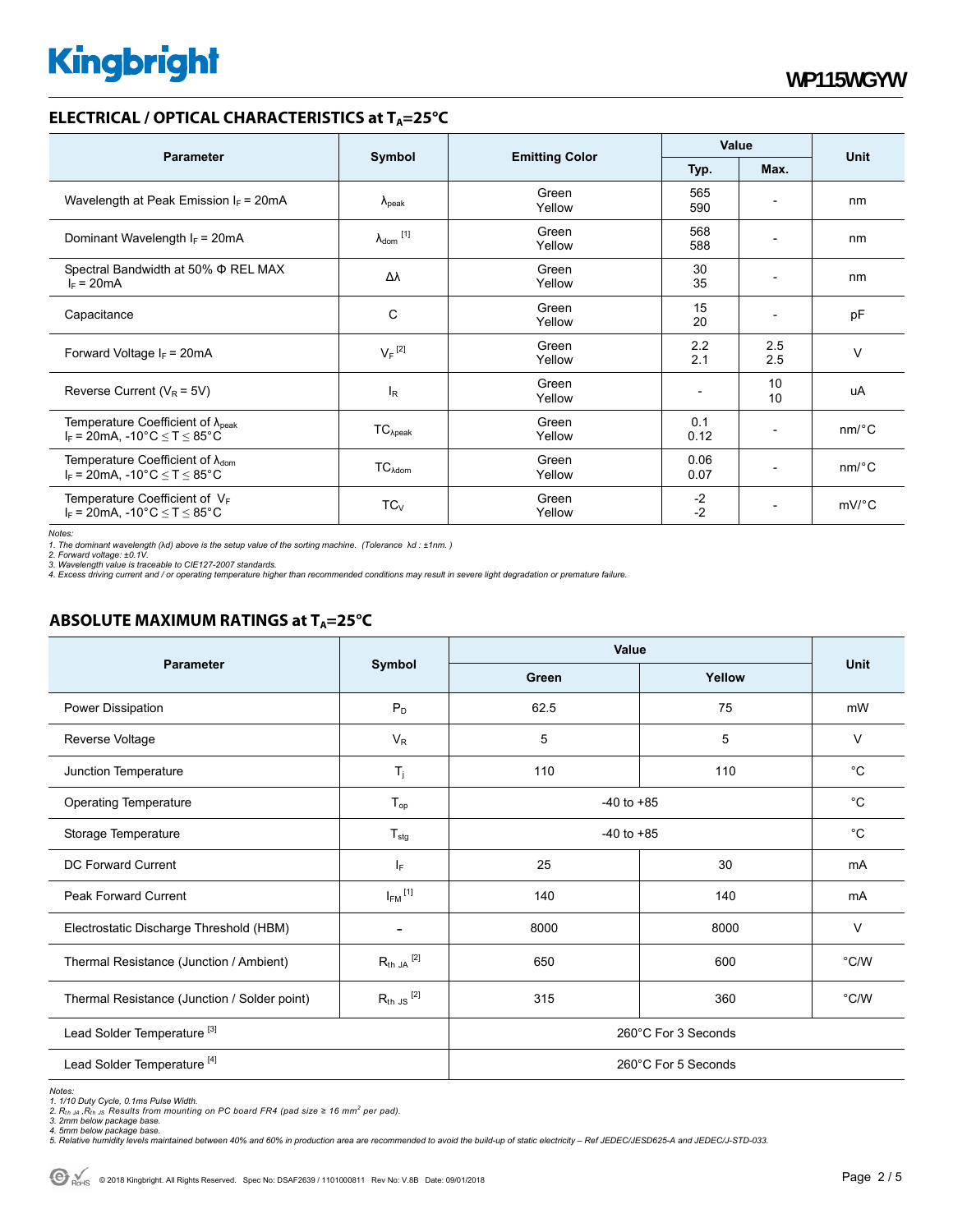## **TECHNICAL DATA**



#### **SPATIAL DISTRIBUTION**



at Ta = 25 °C

ပ္ at  $T_a = 25$ 

### **GREEN**



**Luminous Intensity vs.**<br>Ambient Temperature



0 10 20 30 40 50 Forward current (mA)

0 10 20 30 40 50

Forward current (mA)

 $T_a = 25 °C$ 

 $T_a = 25 °C$ 

**Luminous Intensity vs. Forward Current**

0.0 0.5 1.0 1.5 2.0 2.5



0.0 0.5 1.0 1.5 2.0 2.5

-40 -20 0 20 40 60 80 100 Ambient temperature (°C)



0 10 20



**Ambient Temperature**







-40 -20 0 20 40 60 80 100 Ambient temperature (°C)



#### **RECOMMENDED WAVE SOLDERING PROFILE**



#### *Notes:*

- *1. Recommend pre-heat temperature of 105°C or less (as measured with a thermocouple attached to the LED pins) prior to immersion in the solder wave with a maximum solder bath temperature of 260°C*
- 
- *2. Peak wave soldering temperature between 245°C ~ 255°C for 3 sec (5 sec max). 3. Do not apply stress to the epoxy resin while the temperature is above 85°C.*
- *4. Fixtures should not incur stress on the component when mounting and during soldering process. 5. SAC 305 solder alloy is recommended. 6. No more than one wave soldering pass.*
- 
- 
- $\Theta$   $\frac{1}{R_{\text{MHS}}}$  © 2018 Kingbright. All Rights Reserved. Spec No: DSAF2639 / 1101000811 Rev No: V.8B Date: 09/01/2018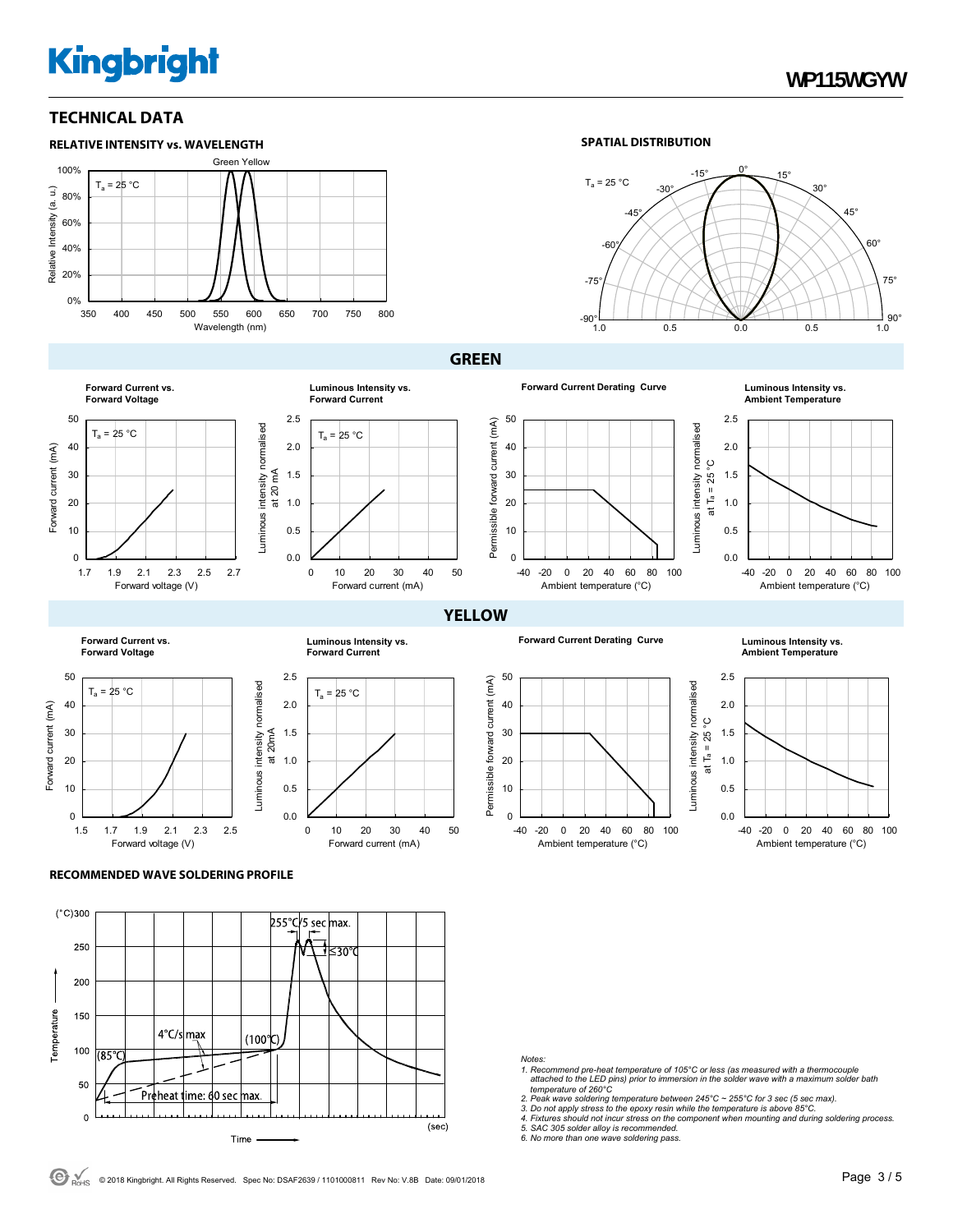## **WP115WGYW**

## **PACKING & LABEL SPECIFICATIONS**



## **PRECAUTIONS**

### **Storage conditions**

- 1. Avoid continued exposure to the condensing moisture environment and keep the product away from rapid transitions in ambient temperature.
- 2. LEDs should be stored with temperature  $\leq 30^{\circ}$ C and relative humidity < 60%.
- 3. Product in the original sealed package is recommended to be assembled within 72 hours of opening. Product in opened package for more than a week should be baked for 30 (+10/-0) hours at 85  $\sim$  100 $^{\circ}$ C.

## **LED Mounting Method**

1. The lead pitch of the LED must match the pitch of the mounting holes on the PCB during component placement. Lead-forming may be required to insure the lead pitch matches the hole pitch. Refer to the figure below for proper lead forming procedures. *Note 1-3: Do not route PCB trace in the contact area between the leadframe and the PCB to prevent short-circuits.* 



2. When soldering wires to the LED, each wire joint should be separately insulated with heat-shrink tube to prevent short-circuit contact. Do not bundle both wires in one heat shrink tube to avoid pinching the LED leads. Pinching stress on the LED leads may damage the internal structures and cause failure.



LED

 $(Fig. 1)$ 

Spacer



- 3. Use stand-offs *(Fig.1)* or spacers *(Fig.2)* to securely position the LED above the PCB.
- 4. Maintain a minimum of 3mm clearance between the base of the LED lens and the first lead bend *(Fig. 3 ,Fig. 4).*
- 5. During lead forming, use tools or jigs to hold the leads securely so that the bending force will not be transmitted to the LED lens and its internal structures. Do not perform lead forming once the component has been mounted onto the PCB. *(Fig. 5 )*

 $(Fig. 2)$ 

LED